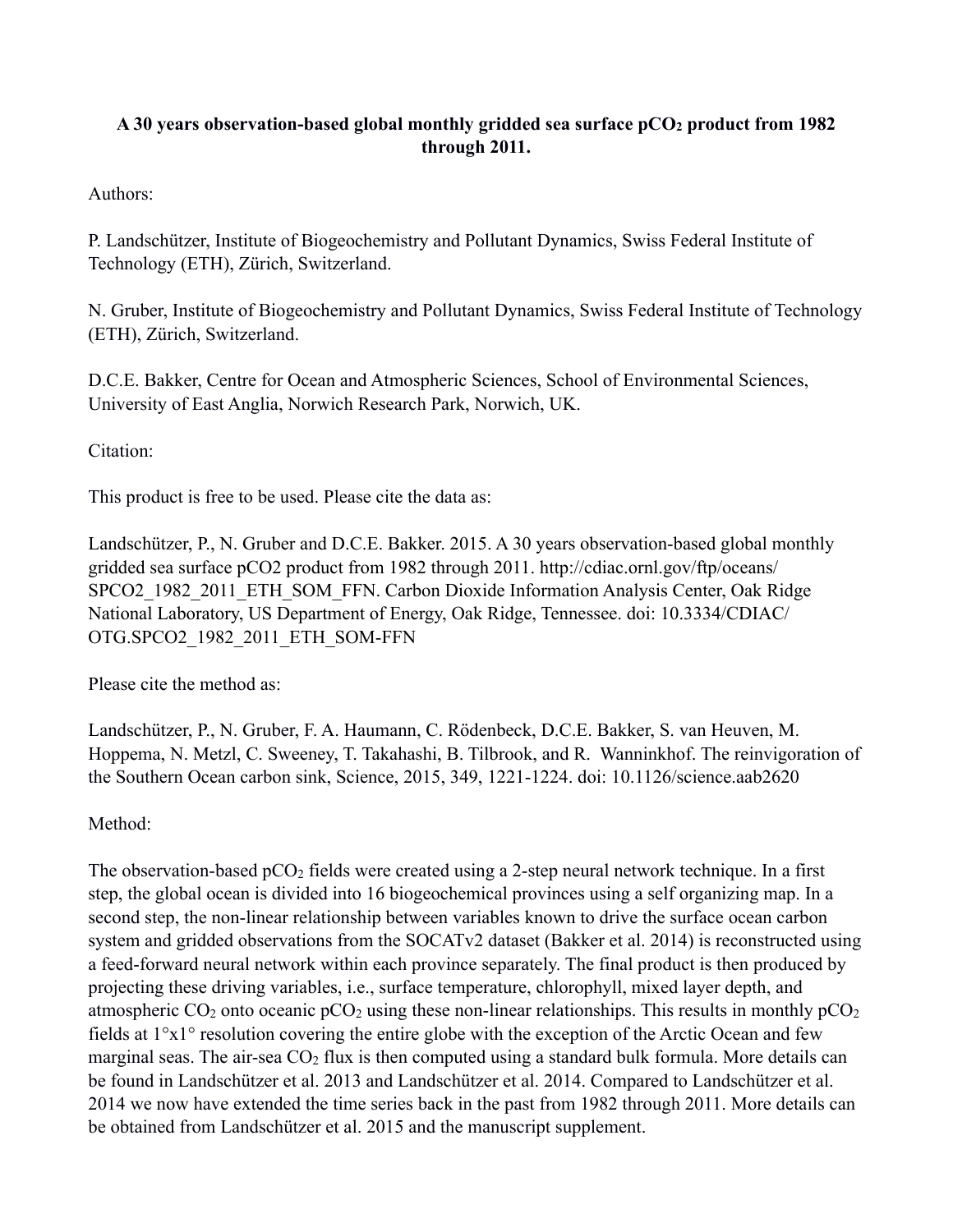Content:

## File 1: spco2\_ETH\_SOM-FFN\_CDIAC\_ETH30yr.nc

The netcdf file contains:

- **E** lat: latitude in degrees north  $(89.5^{\circ}S 89.5^{\circ}N)$  with 1° resolution)
- **•** lon: longitude in degrees east  $(179.5\textdegree W 179.5\textdegree E \text{ with } 1\textdegree P$ resolution)
- $\blacksquare$  time: time in seconds since 2000-01-01-00:00 (monthly resolution)
- **•** spco2 raw: The raw 2-step neural network sea surface  $pCO<sub>2</sub>$ output in µatm
- **•** fgco2 raw: The air-sea flux density, calculated from the raw sea surface  $pCO<sub>2</sub>$  in mol m<sup>-2</sup> yr<sup>-1</sup>.
- **•** spco2 smoothed: A smoothed product of the raw  $pCO_2$ , created by the spatial and temporal mean of each points neighboring pixels (the 3x3x3 pixel neighborhood domain) in µatm.
- **•** fgco2 smoothed: A smoothed product of the raw air-sea  $CO<sub>2</sub>$  flux, created by the spatial and temporal mean of each points neighboring pixels (the 3x3x3 pixel neighborhood domain) in mol  $m^{-2}$  yr<sup>-1</sup>.
- $\bullet$  aco2: Atmospheric pCO<sub>2</sub> in µatm for the air-sea flux calculation, derived from the Globalview Marine Boundary Layer (MBL) xCO2 product and SST (Reynolds et al. 2002) as well as sea level pressure (Kalnay et al. 1996) following Dickson et al. 2007.
- $\bullet$  dco2: Delta pCO<sub>2</sub> calculated from the CO<sub>2</sub> partial pressure difference between atmosphere and the raw surface ocean partial pressure.
- $\bullet$  dco2 smoothed: Delta pCO<sub>2</sub> calculated from the CO<sub>2</sub> partial pressure difference between atmosphere and the smoothed surface ocean partial pressure.
- kw: The gas transfer velocity calculated from the ERA-interim wind product (Dee et al. 2011) as described in Landschützer et al.  $2014$  in m yr<sup>-1</sup>.
- sol: The  $CO<sub>2</sub>$  solubility in mol m<sup>-3</sup> uatm<sup>-1</sup> calculated from sea surface temperature (Reynolds et al. 1996) and Hadley centre EN4 sea surface salinity (Good et al. 2013) following Weiss 1974.
- ice: The percentage of sea ice from the Rayner et al. 2003 sea ice product.
- lsmask: The land-sea mask.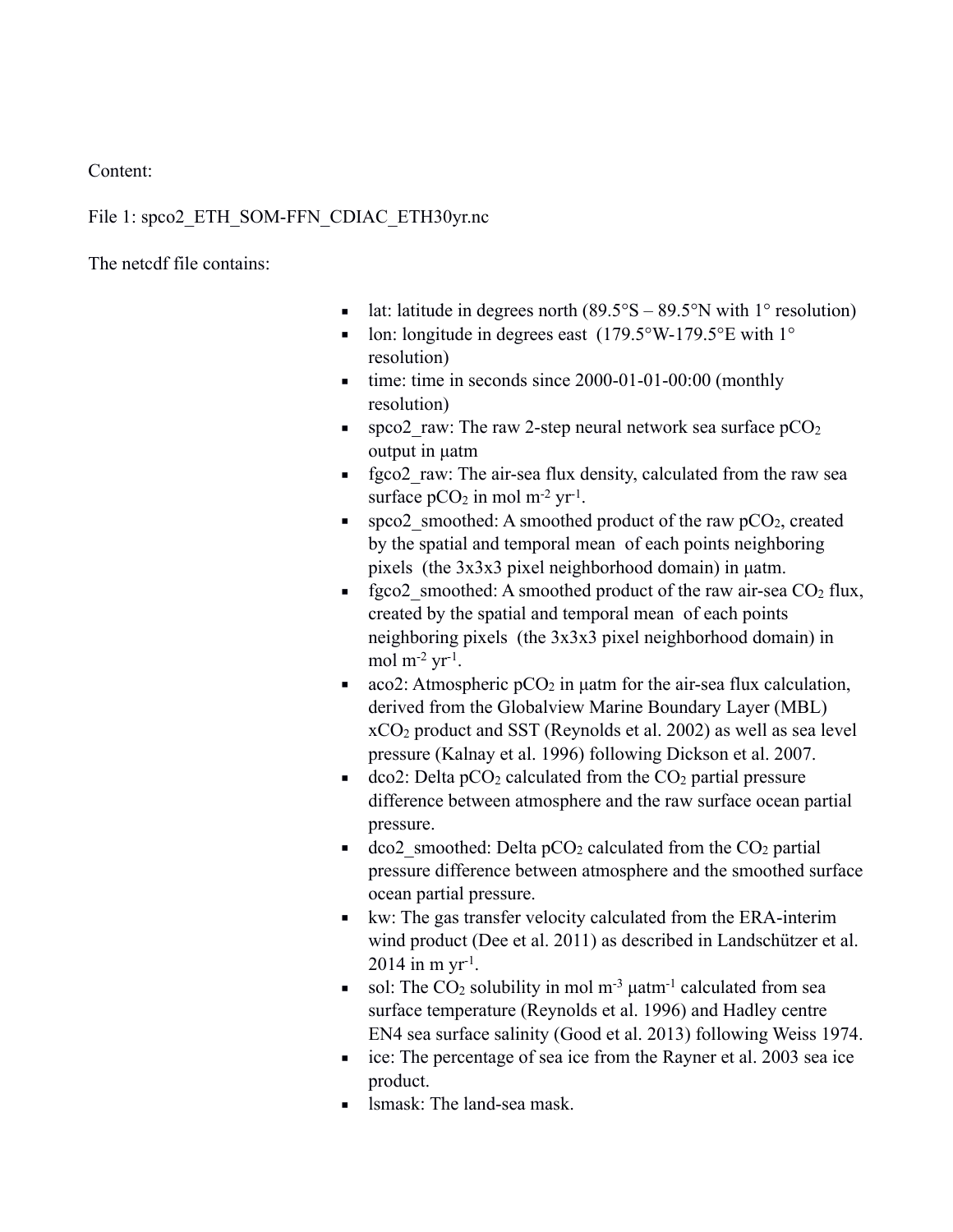## Inquiries:

Inquiries should be sent to Peter Landschützer: [peter.landschuetzer@usys.ethz.ch.](mailto:peter.landschuetzer@usys.ethz.ch) Other data formats (e.g. matlab) available upon request.

References:

Bakker, D. C. E., Pfeil, B., Smith, K., Hankin, S., Olsen, A., Alin, S. R., Cosca, C., Harasawa, S., Kozyr, A., Nojiri, Y., O'Brien, K. M., Schuster, U., Telszewski, M., Tilbrook, B., Wada, C., Akl, J., Barbero, L., Bates, N. R., Boutin, J., Bozec, Y., Cai, W.-J., Castle, R. D., Chavez, F. P., Chen, L., Chierici, M., Currie, K., de Baar, H. J. W., Evans, W., Feely, R. A., Fransson, A., Gao, Z., Hales, B., Hardman-Mountford,N. J., Hoppema, M., Huang, W.-J., Hunt, C. W., Huss, B., Ichikawa, T., Johannessen, T., Jones, E. M., Jones, S. D., Jutterström, S., Kitidis, V., Körtzinger, A., Landschützer, P., Lauvset, S. K., Lefèvre, N., Manke, A. B., Mathis, J. T., Merlivat, L., Metzl, N., Murata, A., Newberger, T., Omar, A. M., Ono, T., Park, G.-H., Paterson, K., Pierrot, D., Rios, A. F., Sabine, C. L., Saito, S., Salisbury, J., Sarma, V. V. S. S., Schlitzer, R., Sieger, R., Skjelvan, I., Steinhoff, T., Sullivan, K. F., Sun, H., Sutton, A. J., Suzuki, T., Sweeney, C., Takahashi, T., Tjiputra, J., Tsurushima, N., van Heuven, S. M. A. C., Vandemark, D., Vlahos, P., Wallace, D. W. R., Wanninkhof, R., and Watson, A. J.: An update to the Surface Ocean CO2 Atlas (SOCAT version 2), Earth System Science Data, 6, 69–90, doi:10.5194/essd-6-69-2014, URL: http://www.earth-syst-sci-data.net/6/69/2014/, 2014.

Dee, D. P., Uppala, S. M., Simmons, A. J., Berrisford, P., Poli, P., Kobayashi, S., Andrae, U., Balmaseda, U. A., Balsamo, G. and Bauer, P.: The ERA-Interim reanalysis: Configuration and performance of the data assimilation system, Quarterly Journal of the Royal Meteorological Society*,*  137(656), 553-597, 2011

Dickson, A. G., Sabine, C. L., and Christian, J. R., eds.: Guide to Best Practices for Ocean CO2 Measurements, PICES Special Publication, IOCCP Report No . 8, 2007.

GLOBALVIEW-CO2: Cooperative Atmospheric Data Integration Project - Carbon Dioxide, CD-ROM, NOAA ESRL, Boulder, Colorado [Also available on Internet via anonymous FTP to ftp.cmdl.noaa.gov, Path: ccg/co2/GLOBALVIEW], 2014.

Good, S. A., Martin, M. J. and Rayner, N. A.: EN4: quality controlled ocean temperature and salinity profiles and monthly objective analyses with uncertainty estimates, Journal of Geophysical Research: Oceans, 118, 6704-6716, 2013

Kalnay, E., Kanamitsu, M., Kistler, R., Collins, W., Deaven, D., Gandin, L., Iredell, M., Saha, S., White, G., Woollen, J., Zhu, Y., Leetmaa, A., Reynolds, R., Chelliah, M., Ebisuzaki, W., Higgins, W., Janowiak, J., Mo, K. C., Ropelewski, C., Wang, J.,Jenne, R., and Joseph, D.: The NCEP/NCAR 40 year reanalysis project, Bulletin of the American Meteorological Society, 77, 437–470, 1996.